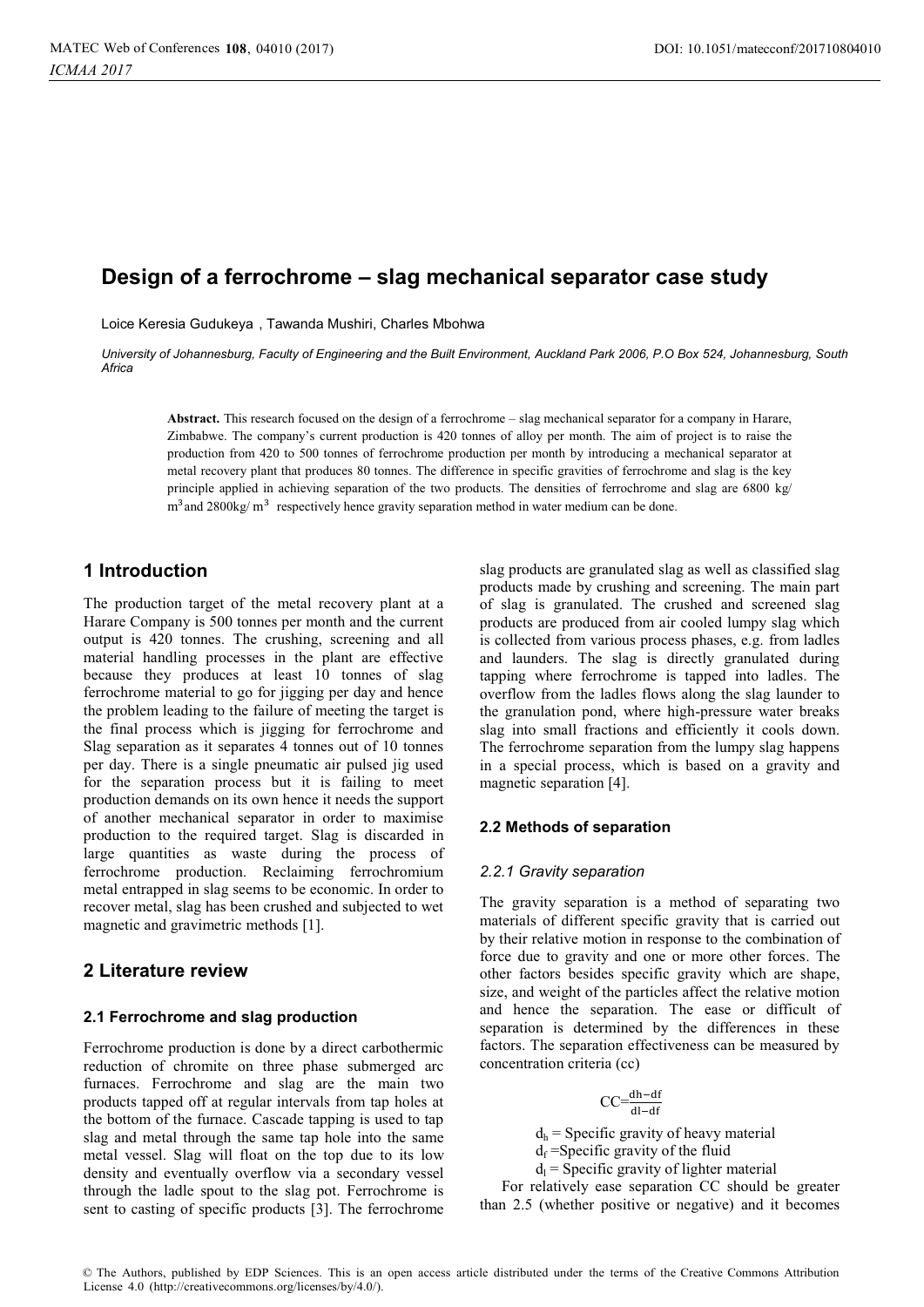difficulty as CC decreases and when CC < 1.25 the gravity concentration is not feasible. Besides specific gravity, particle motion is also affected by particle size. The gravity concentration efficiency increases with increase in particle size. For the small particle the motion is mostly affected by friction and has poor response to high capacity gravity separators. The types of gravity separations are spirals, floater density separator, shaking tables; water only cyclone, rotating cones and jigs [2].

## *2.2.2 Jigging separation process*

The jigs follow a 3-stage process to separate the particles of different densities from each other. The processes are differential acceleration of particles, consolidating trickling and hindered settling. Water is used as the separating medium and this allows efficient and continuous recovery of ferroalloy from slag in a particle bed. Types of jigs include: Harz Jig, Denver Jig, Inline pressure Jig.

## **3 Generation of possible solutions**

In the study carried out the jigging machines pulsation mechanism can be pneumatic air pulsed mechanism, high pressure water valve controlled pulsating mechanism but this research objective is to design a mechanical separator with a pulsating mechanism which can apply the use of a diaphragm, plunger or piston driven by an electric motor and a cam and follower actuating mechanism.

#### **3.1 Possible concept 1: Diaphragm pulsed separator**

System parts and functions , shown in Fig 1:

- - Hutch separating vessel – that's where water pulsates and stratification occurs
- - Screen- the screen is there to maintain the required feed size
- - $Cam - the cam is driven by a motor shaft$ through belt drives changing the rotation motion to the linear motion for the follower arm linked to the diaphragm
- - Diaphragm- it is moved up and down giving pressure to the water thus producing pulsating currents

#### Advantages

- $\bullet$ Cheap diaphragm material
- -Reduced vibrations problems
- -Low maintenance costs
- -Efficiency jigging
- -They are no water leakages
- - Easy recovery of course material hence less requirements of much grinding process

- Open visual and physical inspection possible with many adjustments



Figure 1. Concept 1 Diaphragm pulsed separation.

Disadvantages

- $\bullet$ Slow stratification
- -Not suitable for recovery of fines

## **3.2 Possible concept 2: Plunger pulsed separator**



**Figure 2.** Plunger pulsed separator

System parts and functions

Some of the parts in concept 2 are the same as the parts in concept 1 such as hutch, and screen but concept 2 differs from 1 as it contains plungers instead of a diaphragm and the plungers are placed at the bottom of the separating vessel. Plungers are used to provide change in pressure to water in the hutch so that it pulsates to cause stratification.

#### Advantages

- -High pressure hence high pulsation rate
- -Quick stratification

Disadvantages

- There is problems of water leakages therefore requires proper sealing system.

- -They are risks of vibrations
- -Not suitable for recovery of fines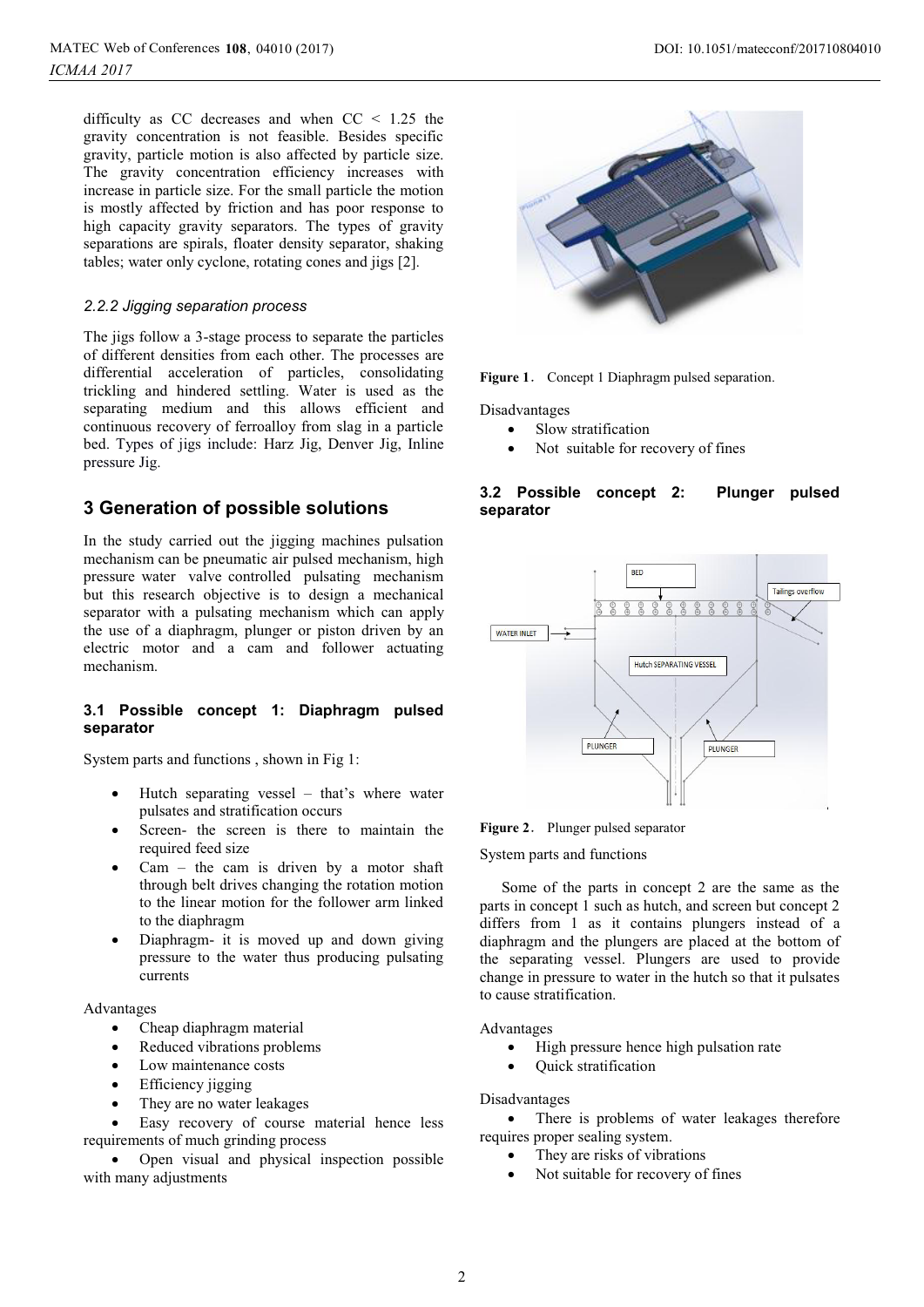### **3.3 Possible concept 3: Diaphragm pulsed hutch rotated separator**



Figure 3. Diaphragm pulsed with centrifugal effect separator

### **System parts and functions**

- - Hutch -As in previous concepts, in the hutch that's where pulsation, dilation of the bed and stratification occurs but in this case the hutch is also rotated about a central fed pipe in a spinning bowel so that there will be centrifugal action of the bowel rotation causes feed to distribute on the ragging.
- - Screen – used to maintain required feed size and in this concept the screen and the ragging are vertical
- - Spinning bowl- Contains the hutch and the screen; it is driven by a motor and makes the hutch to rotate about a central feed pipe.
- - Diaphragm- it is connected to the arm linked to the cam driven by the motor so that it induces pulses to the water in the hutch.

#### Advantages

- -Efficiency jigging
- -Can easily separate fine particles

Disadvantages

 $\bullet$  The rotor may become unbalanced and cause severe vibrations that may damage the equipment

- - It is very expensive high capital and operating costs
	- -High maintenance costs
	- -Requires more amount of water to be used

# **4 Concept selection**

The following criteria will be used for comparisons in determining the best solution

A- Function, B- Reliability, C- Ease of maintenance, D-Easy of manufacture, E- Simplicity of layout, F-Efficiency, G- Ergonomics, H- Weight, I- Lifespan, J-Quality, K- Cost

In order to determine the best solution the different concepts was compared according to how much they meet the above criteria. The design criteria was ranked in order of their relative significance using the Binary Dominance Matrix method (BDM). Concept 1 of **diaphragm pulsed jig** was found to be the best solution.

# **5 Development of chosen solution**

The design of diaphragm pulsed mechanical separator for ferrochrome and slag consists of sizing of the jug hutch compartment volume, stress analysis for hutch material, particle dynamics calculations, sizing of electric motor, design of power transmission systems ( belt drives and pulleys), design of cam shaft and follower links, bearings, screen and diaphragm membrane pulsar.

## **5.1 Calculating vessel volume and dimensions**

Hutch volume  $=$  volume of water required  $+$  volume of feed material +volume for air space

Calculating volume of the feed:

Feed amount per hour  $= 112$  kg/ hr.

Densities in the feed are 2800 for slag and 6800 for ferrochrome

Maximum vessel volume is obtained by considering slag density  $=\frac{112000}{2.8}$  = 16339.8693 cm<sup>3</sup>

Volume of feed = $16339869.3$ mm<sup>3</sup>

For good concentration the feed amount should be take a range from 7-10% with water amount of 80 -90% of the jig volume

Taking the feed amount to be 7%

Total jig volume by proportion  $\frac{100}{7}$  × 16339869.3=243000000mm<sup>3</sup>

The hutch is square pyramidal in shape hence volume v  $\frac{1}{2}$  $\frac{1}{3} \times b^2 \times h$ 

Taking b =h

 $\mathbf{1}$  $\frac{1}{3}$  b<sup>3</sup> = 243000000

b=882 mm take design value 900 mm

Volume of water 90% of jig volume and the other 3% will be for water displacement allowance.

### **5.2 Calculating vessel pressure and fluidising velocity**

Pressure drop due to layout weight of particles  $\Delta P = (1-e)$  $\times$  ( $b_s$ - $b$ ) *l* g (culson 2002) where:

e is bed voidance or porosity

*l* is depth ,g is acceleration due to gravity

- $\mathbf{b}_s$  and  $\mathbf{b}_s$  are densities of solids and liquid respectively

Assuming *l =* separating height vessel

According to (culson 2002) bed voidance for particles between  $75\mu$ m to  $20$ mm =0.41

**∆P due to ferrochrome** = (1-0.416) × (6800-1000)  $\times$ 900 $\times$ 9.81= **29906 KN/m<sup>2</sup>** 

 $\Delta$ **P** due to slag  $= (1-0.416) \times (2800-1000)$ ×900×9.81= **9281 KN/**

Therefore pressure drop ranges from **9281 to 29906**  $KN/m^2$ 

 $\Delta P = 29906 \text{ K N/m}^2$  is the maximum vessel pressure The minimum **fluidising velocity**  $U_{\text{mf}} = 0.005 \left( \frac{emf^3}{1 - emf} \right)$  $d^2(hs - h)g$  $\frac{\text{S}^2 - \text{P}^2 y}{\text{U}}$  (Carman-Kozeny equation) where: